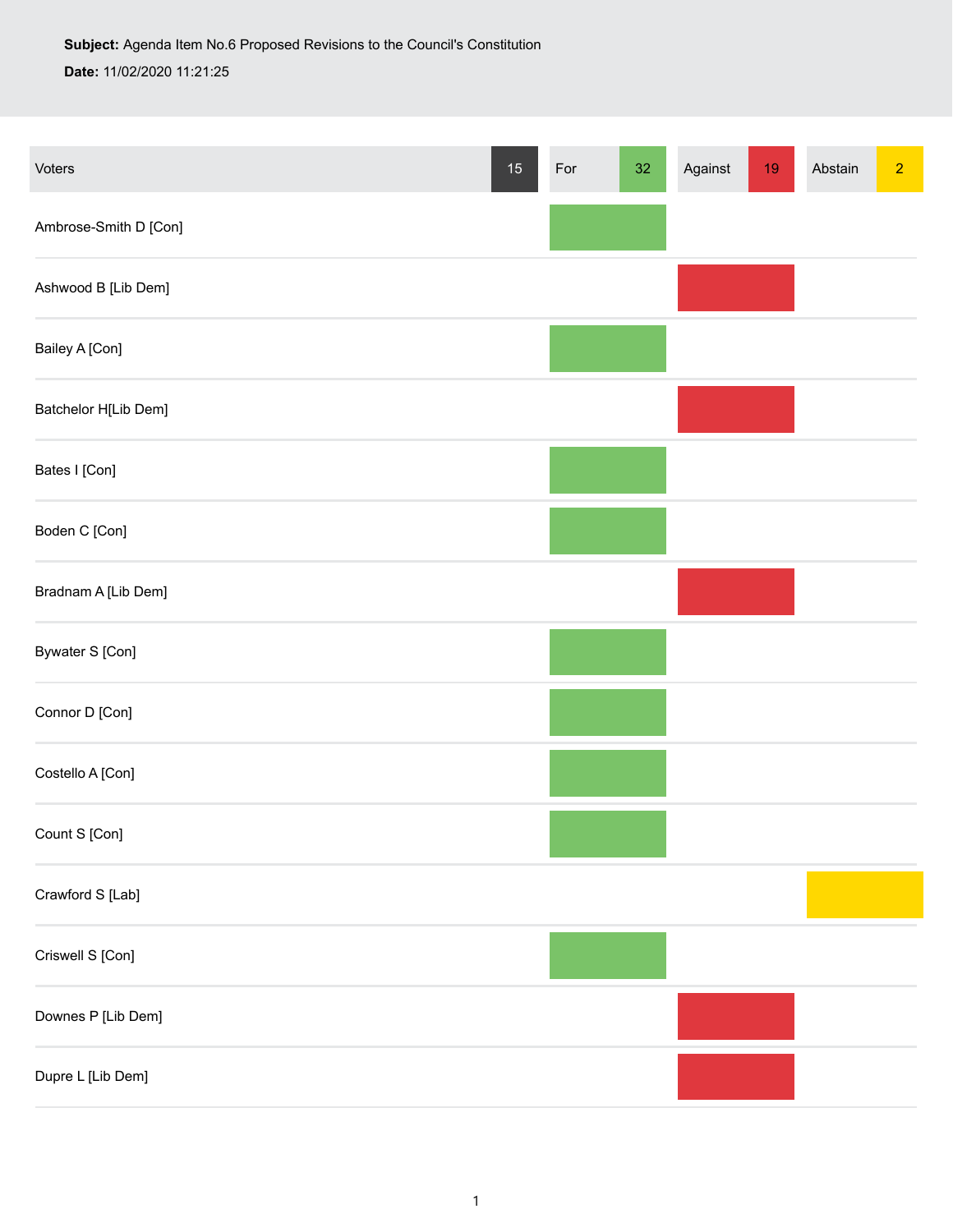| Voters               | $15\,$ | For | $32\,$ | Against | $19$ | Abstain | $\overline{2}$ |
|----------------------|--------|-----|--------|---------|------|---------|----------------|
| Every L [Con]        |        |     |        |         |      |         |                |
| French J [Con]       |        |     |        |         |      |         |                |
| Fuller R [Con]       |        |     |        |         |      |         |                |
| Gardener I [Con]     |        |     |        |         |      |         |                |
| Giles D [Ind.]       |        |     |        |         |      |         |                |
| Goldsack M [Con]     |        |     |        |         |      |         |                |
| Gowing J [Con]       |        |     |        |         |      |         |                |
| Harford L [Con]      |        |     |        |         |      |         |                |
| Harrison N [Lib Dem] |        |     |        |         |      |         |                |
| Hay A [Con]          |        |     |        |         |      |         |                |
| Hickford R [Con]     |        |     |        |         |      |         |                |
| Howell M [Con]       |        |     |        |         |      |         |                |
| Hudson P [Con]       |        |     |        |         |      |         |                |
| Hunt W [Con]         |        |     |        |         |      |         |                |
| Jenkins D [Lib Dem]  |        |     |        |         |      |         |                |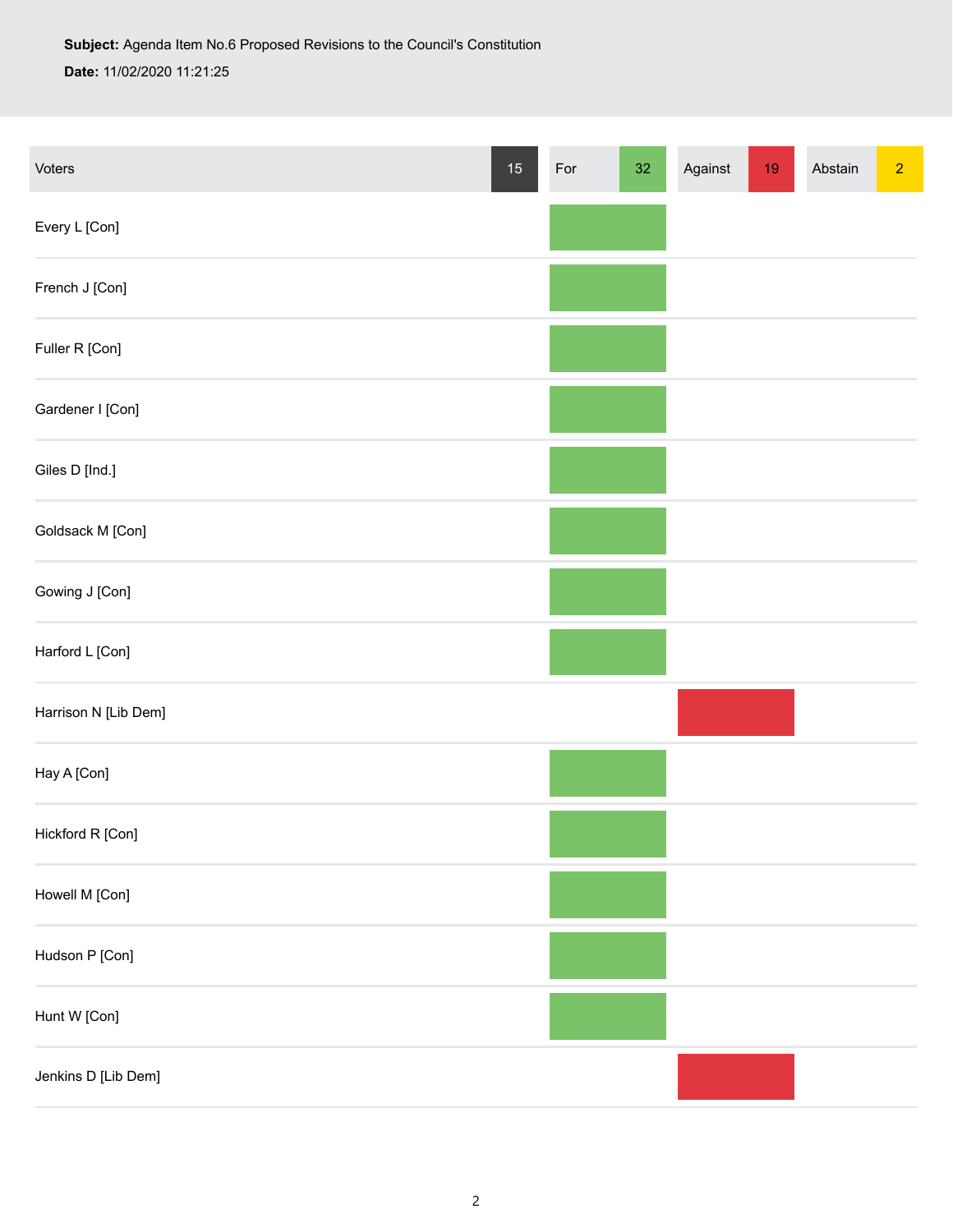| Voters                 | $15\,$ | For                                                            | 32 | Against | $19$ | Abstain | $\overline{2}$ |
|------------------------|--------|----------------------------------------------------------------|----|---------|------|---------|----------------|
| Jones L [Lab]          |        |                                                                |    |         |      |         |                |
| Kavanagh N [Lab]       |        |                                                                |    |         |      |         |                |
| Kindersley S [Lib Dem] |        |                                                                |    |         |      |         |                |
| King S [Con]           |        |                                                                |    |         |      |         |                |
| Manning I [Lib Dem]    |        |                                                                |    |         |      |         |                |
| McGuire M [Con]        |        |                                                                |    |         |      |         |                |
| Meschini E [Lab]       |        |                                                                |    |         |      |         |                |
| Nethsingha L [Lib Dem] |        |                                                                |    |         |      |         |                |
| Nieto L [Con]          |        |                                                                |    |         |      |         |                |
| Richards C [Lab]       |        | <b>Councillor Richards in fact</b><br>intended to vote against |    |         |      |         |                |
| Rogers T [Con]         |        |                                                                |    |         |      |         |                |
| Sanderson T [Ind]      |        |                                                                |    |         |      |         |                |
| Schumann J [Con]       |        |                                                                |    |         |      |         |                |
| Scutt J [Lab]          |        |                                                                |    |         |      |         |                |
| Shellens M [Lib Dem]   |        |                                                                |    |         |      |         |                |